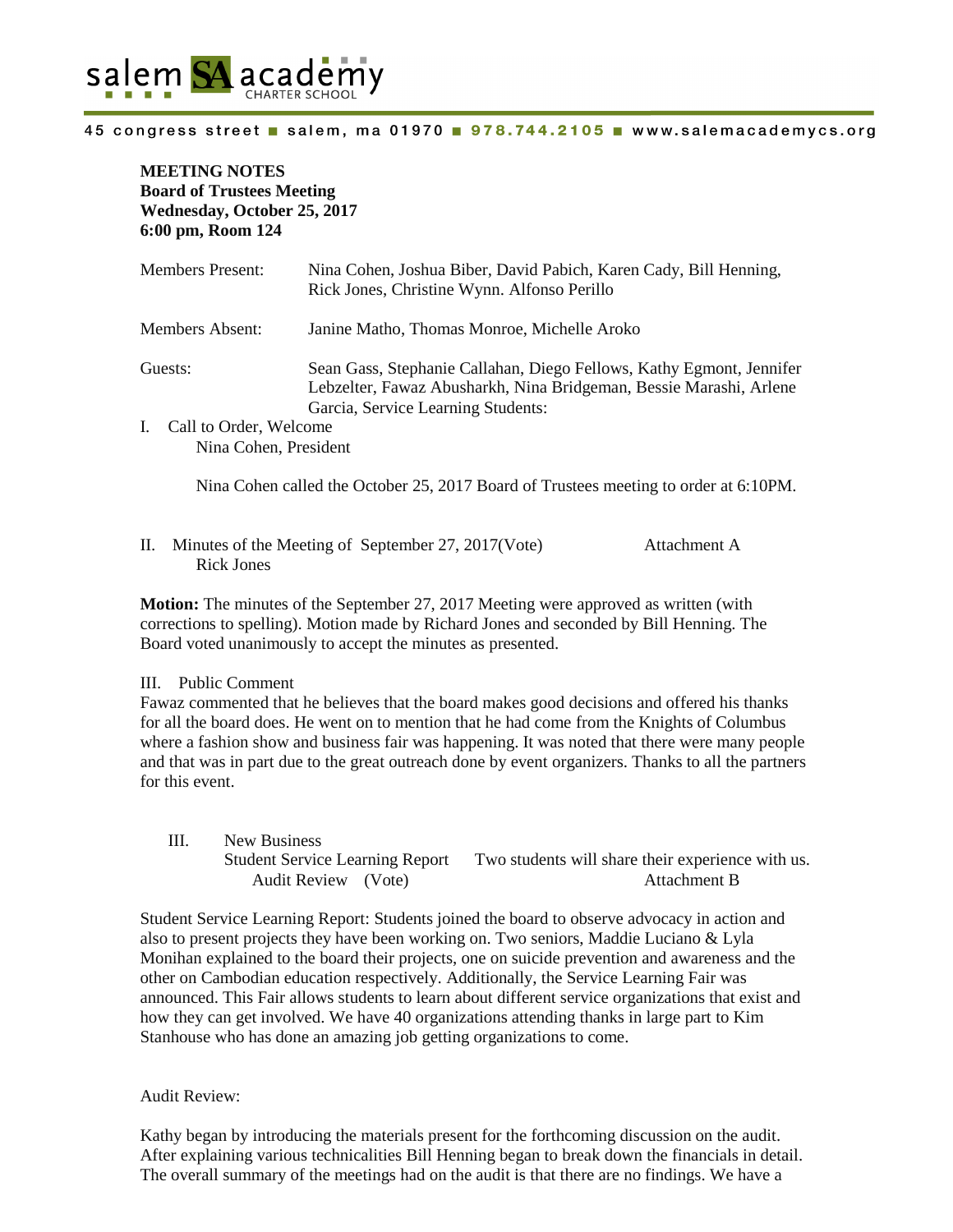

clean audit despite what the school has gone through over the past year due to situations beyond our control and turnover.

Highlights:

- We have a clean audit with no findings
- DESE ratios for financials have us listed as "low risk" according to guidelines and standards set by state. We have improved in this category in past years.
- DESE was impressed by the trend line indicating growth over time. During the last three years our assets (both fixed and otherwise) have grown to a valuation of 2.6 million while at the same our liabilities have gone down to a valuation of 735 thousand dollars in liabilities.
- Both recommendations that the audit team suggested have already been put in place. (Policies for both the donated artwork and the use of arts center/gymnasium).

# A very good audit.

**Motion:** A motion was requested by Nina Cohen to approve the audit. This motion was moved by Richard Jones and seconded by Alfonso Perillo. The Board voted unanimously to accept the minutes as presented.

V. Committee Reports

- A. Finance Committee Report Thomas Monroe
	- Monthly Financials

Update on Loan Negotiations Attachment C

Thomas Monroe, Chair of the Finance Committee was not present and therefore the committee had no report.

# B. SFC Report Pam Rochna

Nina Bridgeman reported in the absence of Pam Rochna. Nina went over a synopsis of the first meeting in October. The group talked about the calendar event for the year. In her report Nina mentioned a few of the upcoming events. The first was the selling of the Food for Thought this Halloween weekend. They have a both on both Saturday and Sunday and are looking for volunteers. An added note is that we have sold over 400 as a school! This means that for every ticket sold we earn a dollar directly to our school. A discussion followed around how many we sell (7-8 hundred), prizes, and who the past winners were. Also reported on was the December Calendar raffle. They SFC is trying to get gift cards and prize baskets. The tickets will be distributed mid November. Lastly, the SEF Fundraiser will be in February. Each school donates something for the silent auction. Salem Academy will be doing a scratch ticket basket.

C. Development Committee Christine Wynne

Christine talked about the committee's most recent meeting. She mentioned our focus on the Annual Fund and the strategy for this year. We have worked on a letter and are trying to establish whether we should hold the drive during the calendar year or the fiscal year. Additionally, we talked about the marketing plan. Christine discussed the Chamber of Commerce event, and how well it went. Lastly, the committee discussed giving support to our alumni. How can we support them not only in school but also beyond. We need to continue to engage our alumni in different ways so they feel connected to the school down the road.

D Facilities Committee David Pabich David Pabich reported only a few areas that need to be addressed. One of the main areas that needs to be addressed is the landscaping in front of the gym. We are working with Shetland Park to resolve drainage issues. Additionally the Committee is looking into getting a mural(s) on the exterior walls of the gymnasium. A conversation ensued about how to make this happen.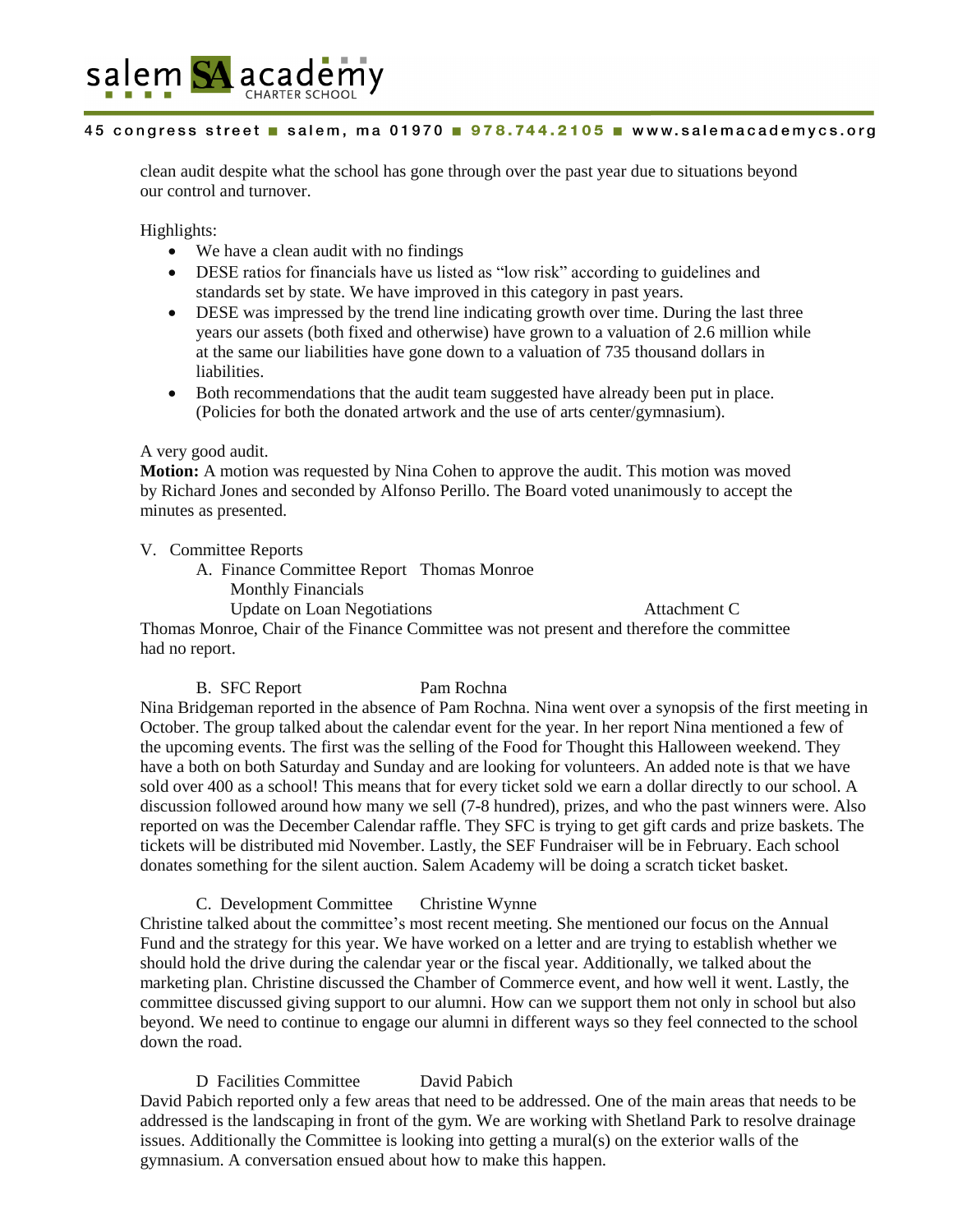

E. Education Committee Janine Matho

Kathy began the summary by explaining that the Committee has met once. The committee has begun thinking about their role as a group. They will be an advisory group, but not a decision making group. The larger part will focus on a careful analysis of our data. When concerns are brought up the committee will examine solutions. Lastly, the group agreed that when Janine Matho returns they will be able to provide a clearer explanation of their role. A discussion followed about how many people were on the committee and on the Board in general. There was a consensus that we need more people on the board and should begin vetting candidates.

F. HR Committee Karen Cady

No report.

VI. Head of School Report Attachment D

Stephanie Callahan / Sean Gass

Sean Gass began the conversation by giving an update on the college application process. He then went on to discuss professional development. In this explanation, we learned that we have received \$10,000 from Wheelock to examine culturally relevant pedagogy. We want to put teachers in a better position in their classrooms. This course will occur in the third quarter. PD will also focus in other areas such as math and math assessments. The US is exploring a math labs model that has provided strong results in Chelsea. Moving to athletics, our fall sports are enjoying a strong season. We are hosting playoff games but not Championships, which are generally held on neutral turf. He went on to explain upcoming events such as the DR Service Trip info meeting, the Student vs. Faculty soccer game, the PTS conferences, the Service Learning Fair and the High School Open House. Stephanie Callahan offered some thoughts on the Spirit Week that culminates with the Student vs. Faculty soccer game.

In the second part, Stephanie Callahan went on to offer a detailed description of the MCAS scores that we have back. She reiterated the present situation regarding the Department of Elementary and Secondary Education leveling system and what actions we have taken to address it. Reporting error aside, she noted that our students did well and that she looks forward to celebrating the students achievements. It is hoped that the situation will be corrected by the Open House and the date the State Report Cards are delivered. Stephanie went on to discuss the various scores that Salem Academy received this year.

Highlights:

- ELA had high growth across the board.
- SACS outperformed the state in most areas.
- Adding PD for  $6<sup>th</sup>$  and  $8<sup>th</sup>$  grade teachers along with new teacher training to get them on the same level.
- 8<sup>th</sup> grade Science 55% Proficient & Advanced. Highest total ever and from a new teacher.

US: ELA Grade 10 overview.

Sean Gass provided an explanation for the Upper School MCAS scores. Highlights:

- 98% scored advanced and proficient.
- No students in needs improvement.
- Only 1 student failed all tests.
- We know the areas that are needed for growth. (Math is area of greatest need).
- We did well with the Biology MCAS.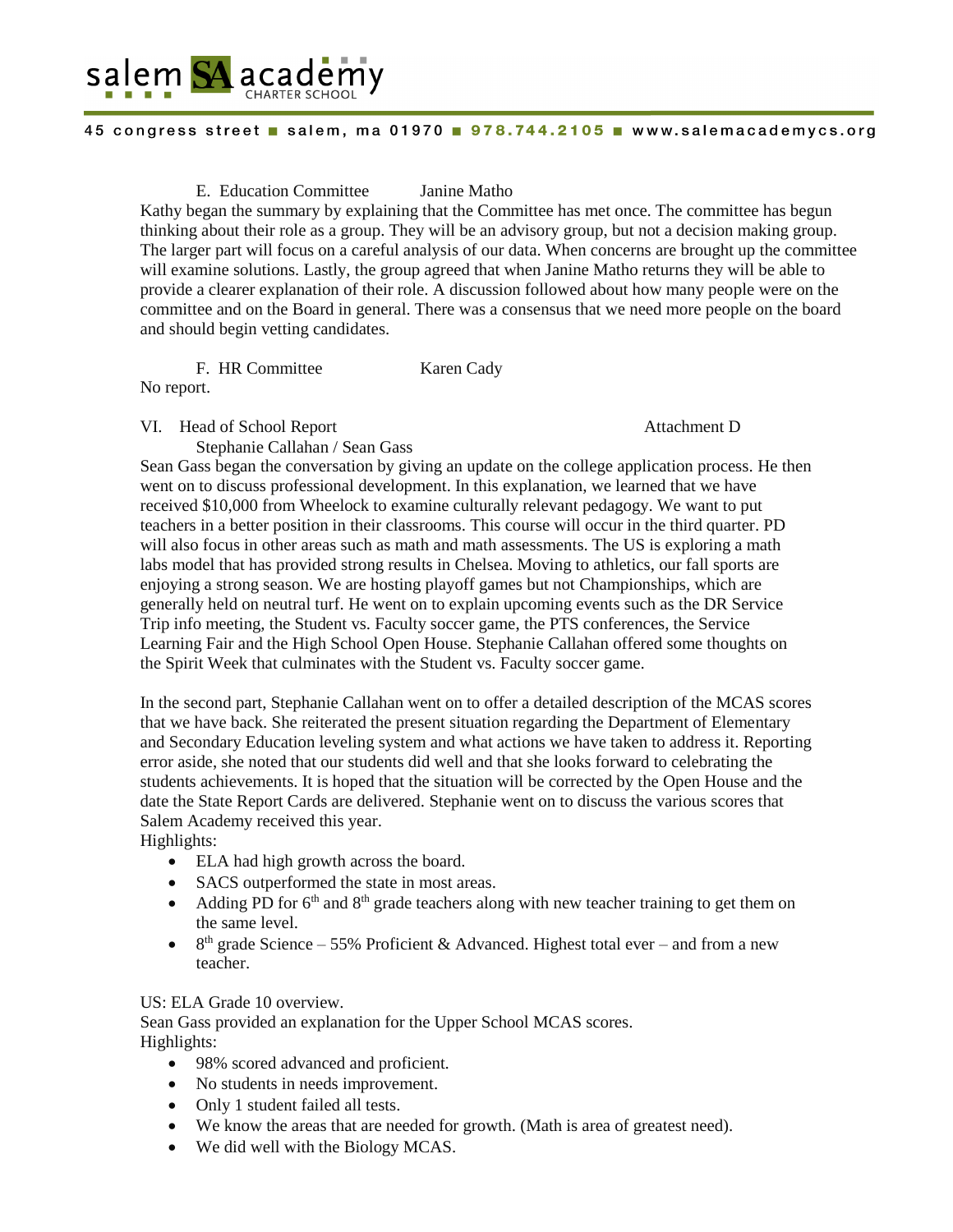

Math is our area of focus. In order to support, the Curriculum Team Leaders are helping to develop interim assessments. As mentioned before we are going to be developing targeted PD and additional curricula resources (both English and Spanish).

Following the discussion of MCAS scores, the discussion turned to that of the SAT scores and the correlation between MCAS and SAT and SAT and college preparedness. Sean noted that we are going to begin tutoring which is always triggered by class performance. As soon as we see the drop off, that is when the tutoring starts. People are notified in a parent report that goes out if their student is in need of tutoring.

To round out the report, Stephanie led a discussion about the work that teachers are doing to analyze the ANet data with their students. Questions were raised as to whether the students understand the relationship between the data and their MCAS scores. Stephanie explained that the relationship is generally clear as teachers analyze then report back to the student on areas for improvement. There was question as to whether we're just teaching to the test. In that we are so data driven, are there gaps that are being created by doing this? Are we graduating well-rounded students? Stephanie responded that students are gaining skills that include working with computer based testing. She added that it's not really teaching to a test since the test focuses on the standards and students are asked to think about informational texts rather than literature. Further discussion looked at the reasoning behind the tests. At the end of the discussion, it was agreed that Salem Academy did well this year given the circumstances.

NOT COUNTING MONEY ALBRIGHT DONATED. We also did not follow the recommendation to show contingency. Should look better next month when we have everything in order.

VII. Executive Director Report Attachment E Enrollment status Projected enrollment numbers for next year SIMS report/ Data

Kathy delivered the Executive Director Report. At this time we have 476 students. Already we have begun to look at what the numbers will be next year. Our goal is to be at 480 students or slightly above. We are advertising 72 openings in  $6<sup>th</sup>$  and at least 72 in 9<sup>th</sup> grade, though we could go as high as 80 if we need to fill in. She noted that we want to keep it low as we're moving big classes up each year.

Additionally we discussed the Rediker information system and how we all need to be better at using it and entering the data as needed. Each individual must be responsible for this data. That said, everyone has to trust Rediker and know that it is important. Already we're seeing an improvement since the SIMS is ready today which it wasn't last year. Steph Sean, Christian, and Arlene have done a great job getting this information ready ahead of time.

VIII. Vote to Adjourn (Vote) Nina Cohen

Motion to adjourn entertained by Nina Cohen So moved by William Henning Seconded by Richard Jones

Meeting concluded at 8:30pm